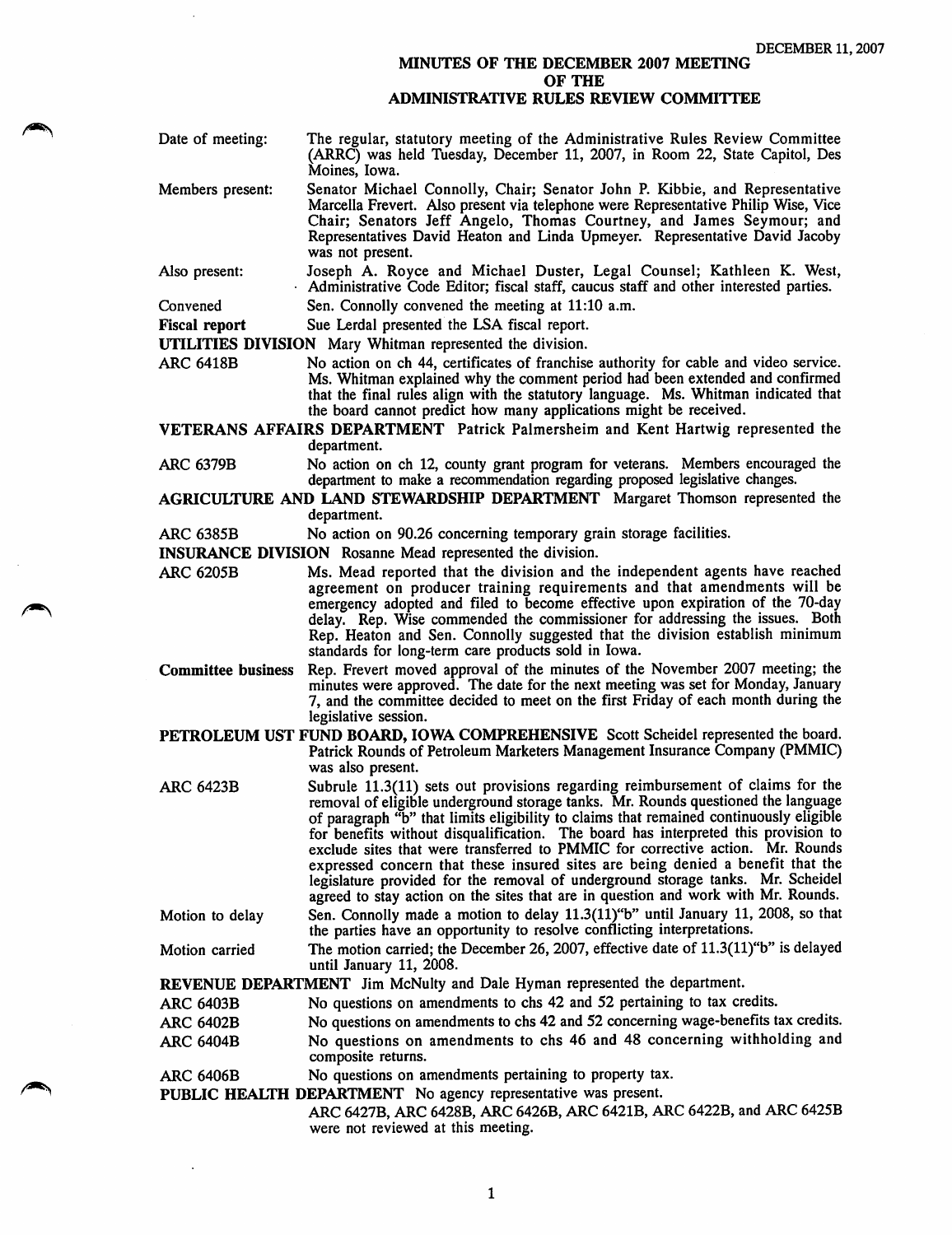|                                                                                                                                                             | SECRETARY OF STATE Michael Mauro and Linda Langenberg represented the office. Margaret<br>Buckton represented the Iowa Association of School Boards.                                                                                                                                                                                                                                                                                                                                                                                                                                                                                                                 |
|-------------------------------------------------------------------------------------------------------------------------------------------------------------|----------------------------------------------------------------------------------------------------------------------------------------------------------------------------------------------------------------------------------------------------------------------------------------------------------------------------------------------------------------------------------------------------------------------------------------------------------------------------------------------------------------------------------------------------------------------------------------------------------------------------------------------------------------------|
| <b>ARC 6405B</b>                                                                                                                                            | Proposed amendments to ch 21 provide for voter registration on election day.<br>Discussion related to the potential for a person to vote more than once in the same<br>election. Secretary Mauro explained that although a vote cast cannot be invalidated,<br>there are severe penalties for voter fraud. At the request of Rep. Upmeyer, Secretary<br>Mauro outlined how the \$30 million from HAVA was distributed.                                                                                                                                                                                                                                               |
| <b>ARC 6420B</b>                                                                                                                                            | Proposed amendments to ch 21 pertain to local sales and services tax elections for<br>school infrastructure projects. Ms. Buckton commented that the association has<br>concerns regarding the printing of the revenue purpose statement on the ballot and<br>the potential of having to hold more than one election.                                                                                                                                                                                                                                                                                                                                                |
| No questions on proposed 21.820 concerning gambling elections.<br><b>ARC 6424B</b><br>ECONOMIC DEVELOPMENT, IOWA DEPARTMENT OF Nancy Landess and Doug Lewis |                                                                                                                                                                                                                                                                                                                                                                                                                                                                                                                                                                                                                                                                      |
|                                                                                                                                                             | represented the department.                                                                                                                                                                                                                                                                                                                                                                                                                                                                                                                                                                                                                                          |
| <b>ARC 6393B</b>                                                                                                                                            | No questions on ch 35, regional tourism marketing grant program.                                                                                                                                                                                                                                                                                                                                                                                                                                                                                                                                                                                                     |
| <b>ARC 6392B</b>                                                                                                                                            | No questions on ch 105, demonstration fund.                                                                                                                                                                                                                                                                                                                                                                                                                                                                                                                                                                                                                          |
|                                                                                                                                                             | <b>ENERGY INDEPENDENCE, OFFICE OF Roya Stanley, Bob Mulqueen, and Brian Crowe represented</b><br>the office.                                                                                                                                                                                                                                                                                                                                                                                                                                                                                                                                                         |
| <b>ARC 6411B</b>                                                                                                                                            | No questions on proposed organizational and procedural rules, chs 1 to 4 and 51 to<br>55.                                                                                                                                                                                                                                                                                                                                                                                                                                                                                                                                                                            |
|                                                                                                                                                             | HUMAN SERVICES DEPARTMENT Nancy Freudenberg represented the department and introduced<br>legislative liaison Molly Kottmeyer.                                                                                                                                                                                                                                                                                                                                                                                                                                                                                                                                        |
| <b>ARC 6391B</b>                                                                                                                                            | No action on proposed documentation requirements for Medicaid providers. Ms.<br>Freudenberg explained that the proposed requirements include a checklist geared<br>primarily to providers of nontraditional services and clarified that documentation<br>must be provided upon audit, not upon submission of the claim. Sen. Connolly<br>inquired about the appeal process, which does not allow for submission of new<br>documents. Ms. Freudenberg responded that new documents may be allowed by the<br>administrative law judge or during the reconsideration process.                                                                                           |
| <b>ARC 6370B</b>                                                                                                                                            | No questions on amendments to ch 11 concerning trafficking in food assistance<br>benefits.                                                                                                                                                                                                                                                                                                                                                                                                                                                                                                                                                                           |
| <b>ARC 6390B</b>                                                                                                                                            | No questions on proposed 65.28(19), the mini-simplified food stamp program.                                                                                                                                                                                                                                                                                                                                                                                                                                                                                                                                                                                          |
| <b>ARC 6372B</b>                                                                                                                                            | No questions on the amendment to 75.1(39)"b" concerning Medicaid coverage for<br>working persons with disabilities.                                                                                                                                                                                                                                                                                                                                                                                                                                                                                                                                                  |
| <b>ARC 6378B</b>                                                                                                                                            | Proposed amendments to ch 78 pertain to Medicaid coverage for prescribed<br>outpatient drugs. Ms. Freudenberg advised Rep. Heaton that nothing in these<br>amendments would affect psychotropic drugs, but she agreed to check on the<br>comments he has been receiving in that regard.                                                                                                                                                                                                                                                                                                                                                                              |
| <b>ARC 6368B</b>                                                                                                                                            | No questions on increase in Medicaid payment for inpatient services in a psychiatric<br>medical institution for children.                                                                                                                                                                                                                                                                                                                                                                                                                                                                                                                                            |
| <b>ARC 6412B</b>                                                                                                                                            | No questions on clarifications and technical amendments to HAWK-I program.                                                                                                                                                                                                                                                                                                                                                                                                                                                                                                                                                                                           |
| <b>ARC 6373B</b>                                                                                                                                            | No questions on amendments to ch 92, IowaCare program, regarding the hardship<br>exemption and eligibility of newborns.                                                                                                                                                                                                                                                                                                                                                                                                                                                                                                                                              |
| <b>ARC 6374B</b>                                                                                                                                            | No questions on the transportation allowance for the PROMISE JOBS program.                                                                                                                                                                                                                                                                                                                                                                                                                                                                                                                                                                                           |
| <b>ARC 6375B</b>                                                                                                                                            | No questions on amendments to ch 98 pertaining to withholding of income to collect<br>court-ordered child support.                                                                                                                                                                                                                                                                                                                                                                                                                                                                                                                                                   |
| Special review                                                                                                                                              | No questions on emergency amendments to chs 51 and 52 to implement the 2.3<br>percent cost-of-living increase for the state supplementary assistance program.                                                                                                                                                                                                                                                                                                                                                                                                                                                                                                        |
|                                                                                                                                                             | <b>ENVIRONMENTAL PROTECTION COMMISSION</b> Jon Tack and Wayne Gieselman represented the<br>commission. Other interested parties included Cynthia Turkle of Turkle-Clark<br>Environmental Consulting and Hal Morton of Des Moines County Regional Solid<br>Waste Commission. Ken Herring represented the natural resource commission.                                                                                                                                                                                                                                                                                                                                 |
| Special review                                                                                                                                              | Mr. Herring advised the committee that the natural resource commission is filing an<br>emergency rule-making document to allow an additional three days in gun seasons<br>for antierless deer.                                                                                                                                                                                                                                                                                                                                                                                                                                                                       |
| <b>ARC 5999B</b>                                                                                                                                            | The 70-day delay expired on December 10, 2007; these rules are in effect. Mr.<br>Gieselman highlighted the four years of work that went into the adoption of these<br>rules, which included public hearings across the state; completion of a regulatory<br>analysis; review by an outside consultant; meetings with federal EPA representatives;<br>a presentation by Dr. Simkins, a groundwater expert; numerous appearances before<br>the ARRC; and a meeting with Sen. Gronstal. Mr. Gieselman reported that Sen.<br>Gronstal asked that the department prepare a procedural document that includes<br>criteria for approval of modeling proposed by facilities. |

 $\hat{\boldsymbol{\beta}}$ 

 $\hat{\mathcal{A}}$